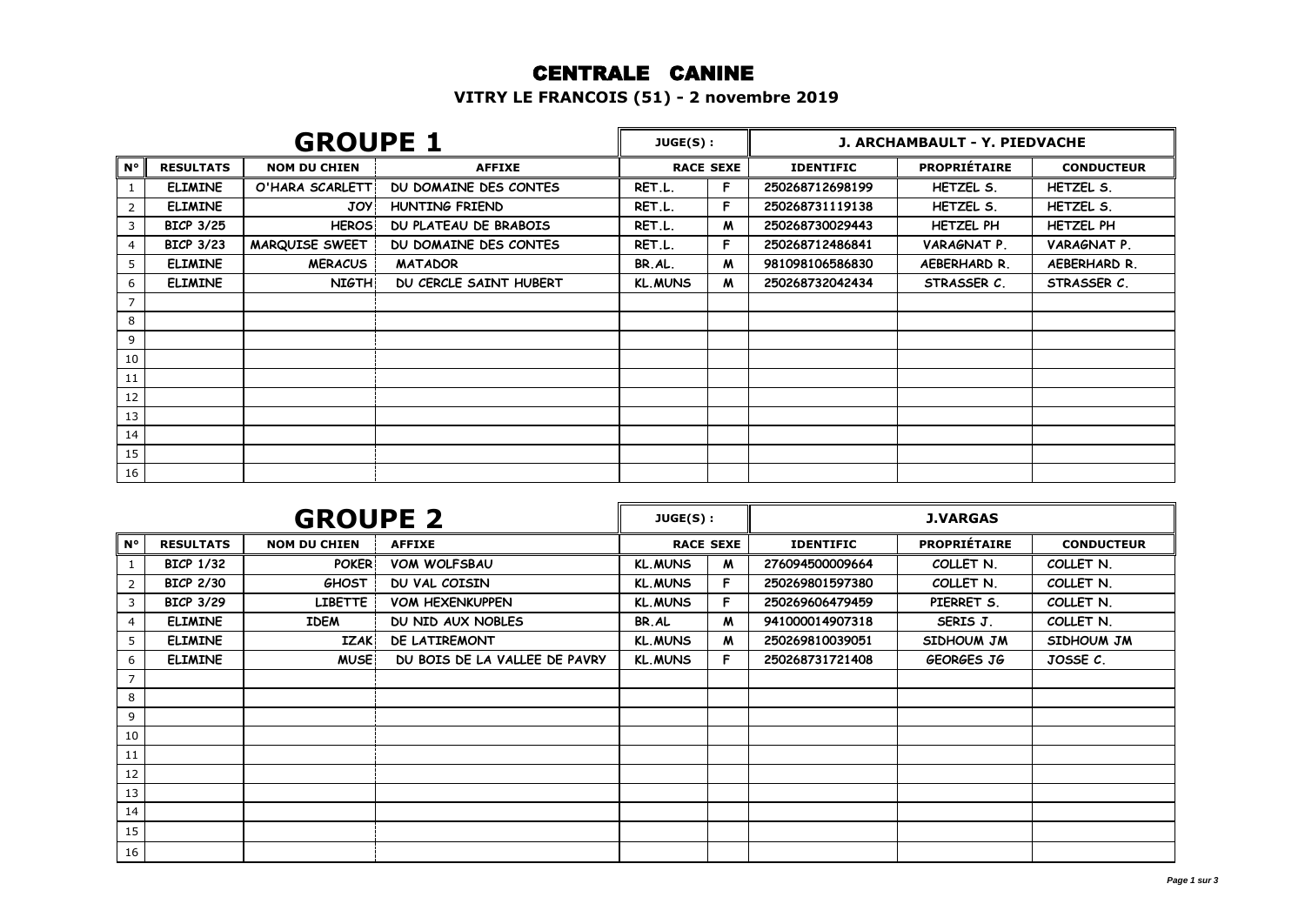|                | <b>GROUPE 3</b>  |                     |                        |        | <b>R.GERLET</b><br>JUGE(S): |                           |                     |                   |
|----------------|------------------|---------------------|------------------------|--------|-----------------------------|---------------------------|---------------------|-------------------|
| <b>N°</b>      | <b>RESULTATS</b> | <b>NOM DU CHIEN</b> | <b>AFFIXE</b>          |        | <b>RACE SEXE</b>            | <b>IDENTIFIC</b>          | <b>PROPRIÉTAIRE</b> | <b>CONDUCTEUR</b> |
|                | <b>ELIMINE</b>   | N'GUMPER            | DU MOULIN DE BERLEMONT | DRA.   | M                           | 250268712533585           | TIRELIERS JP        | GESLOT M.         |
| $\overline{2}$ | <b>BICP 1/32</b> | <b>MUST</b>         | <b>DU MONT CHANOIS</b> | BRET.  | M                           | 250268731647606           | PIFFETEAU N.        | GESLOT M.         |
| 3              | <b>BICP 2/27</b> | <b>GUCCI</b>        | DU BANDOU DES COUFFINS | S.A.   | M                           | 2 GXV 874                 | ROSNOBLET F.        | ROSNOBLET F.      |
| 4              | <b>BICP 2/28</b> | <b>NICKY</b>        | DU MONT DES EPINETTES  | BR.AL. | O                           | 250269802720636           | ROSNOBLET F.        | ROSNOBLET F.      |
| 5              | <b>ELIMINE</b>   | <b>JOUVENCE</b>     | DU CLOS DE FISCHERTAL  | BR.AL. | F                           | 250268601047778           | ROSNOBLET F.        | ROSNOBLET F.      |
| 6              | <b>BICP 1/30</b> | <b>LASKA</b>        | <b>VOM ZEHNTHOF</b>    | BR.AL. | F                           | 25026960648323<br>GROH C. |                     | GROH C.           |
| $\overline{7}$ |                  |                     |                        |        |                             |                           |                     |                   |
| 8              |                  |                     |                        |        |                             |                           |                     |                   |
| 9              |                  |                     |                        |        |                             |                           |                     |                   |
| 10             |                  |                     |                        |        |                             |                           |                     |                   |
| 11             |                  |                     |                        |        |                             |                           |                     |                   |
| 12             |                  |                     |                        |        |                             |                           |                     |                   |
| 13             |                  |                     |                        |        |                             |                           |                     |                   |
| 14             |                  |                     |                        |        |                             |                           |                     |                   |
| 15             |                  |                     |                        |        |                             |                           |                     |                   |
| 16             |                  |                     |                        |        |                             |                           |                     |                   |

|                | <b>GROUPE 4</b>  |                     |                           |                | JUGE(S):         |                  |                       |                       |
|----------------|------------------|---------------------|---------------------------|----------------|------------------|------------------|-----------------------|-----------------------|
| N۰             | <b>RESULTATS</b> | <b>NOM DU CHIEN</b> | <b>AFFIXE</b>             |                | <b>RACE SEXE</b> | <b>IDENTIFIC</b> | <b>PROPRIÉTAIRE</b>   | <b>CONDUCTEUR</b>     |
| 1              | <b>ELIMINE</b>   | <b>NAOU</b>         | DU RUISSEAU DE MONTBRUN   | BR.AU          | F                | 250268712602430  | BRUNEL V.             | <b>BRUNEL V.</b>      |
| $\overline{2}$ | <b>ELIMINE</b>   | <b>IRON</b>         | $\mathbf{o}$              | EP.PI.         | M                | 250269802120413  | <b>BRUNEL V.</b>      | <b>BRUNEL V.</b>      |
| 3              | <b>ELIMINE</b>   | <b>NEWTON</b>       | DU DOMAINE D'IRON         | EP.BL.P        | M                | 250268501257378  | <b>BRUNEL V.</b>      | <b>BRUNEL V.</b>      |
| 4              | <b>ELIMINE</b>   | <b>ICE</b>          | DES AUBEPINES DE LA VILCO | BR.            | M                | 250269802230425  | QUERUEL D.            | QUERUEL D.            |
| 5              | BICP 1 CACIT     | <b>LIVER</b>        | DE LA VALLEE DE LA PY     | <b>KL.MUNS</b> | M                | 250268712259224  | <b>MONTGRENIER Ph</b> | <b>MONTGRENIER Ph</b> |
| 6              | <b>ELIMINE</b>   | <b>NELL</b>         | DE LA VALLEE DE LA PY     | <b>KL.MUNS</b> | M                | 250268601072538  | MONTGRENIER Ph        | <b>MONTGRENIER Ph</b> |
| $\overline{7}$ |                  |                     |                           |                |                  |                  |                       |                       |
| 8              |                  |                     |                           |                |                  |                  |                       |                       |
| 9              |                  |                     |                           |                |                  |                  |                       |                       |
| 10             |                  |                     |                           |                |                  |                  |                       |                       |
| 11             |                  |                     |                           |                |                  |                  |                       |                       |
| 12             |                  |                     |                           |                |                  |                  |                       |                       |
| 13             |                  |                     |                           |                |                  |                  |                       |                       |
| 14             |                  |                     |                           |                |                  |                  |                       |                       |
| 15             |                  |                     |                           |                |                  |                  |                       |                       |
| 16             |                  |                     |                           |                |                  |                  |                       |                       |